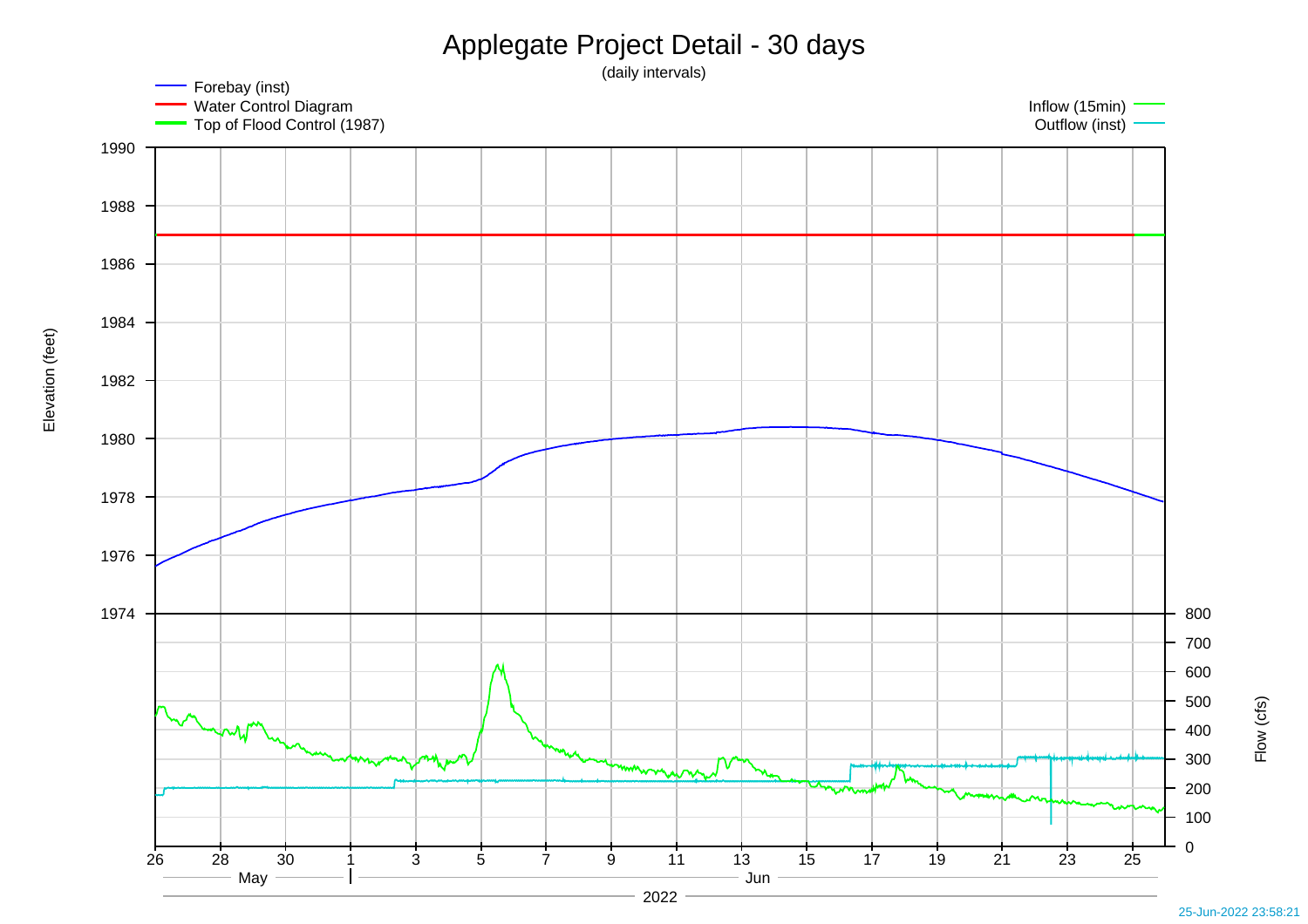Applegate Project Detail - 7 days



Elevation (feet) Elevation (feet)

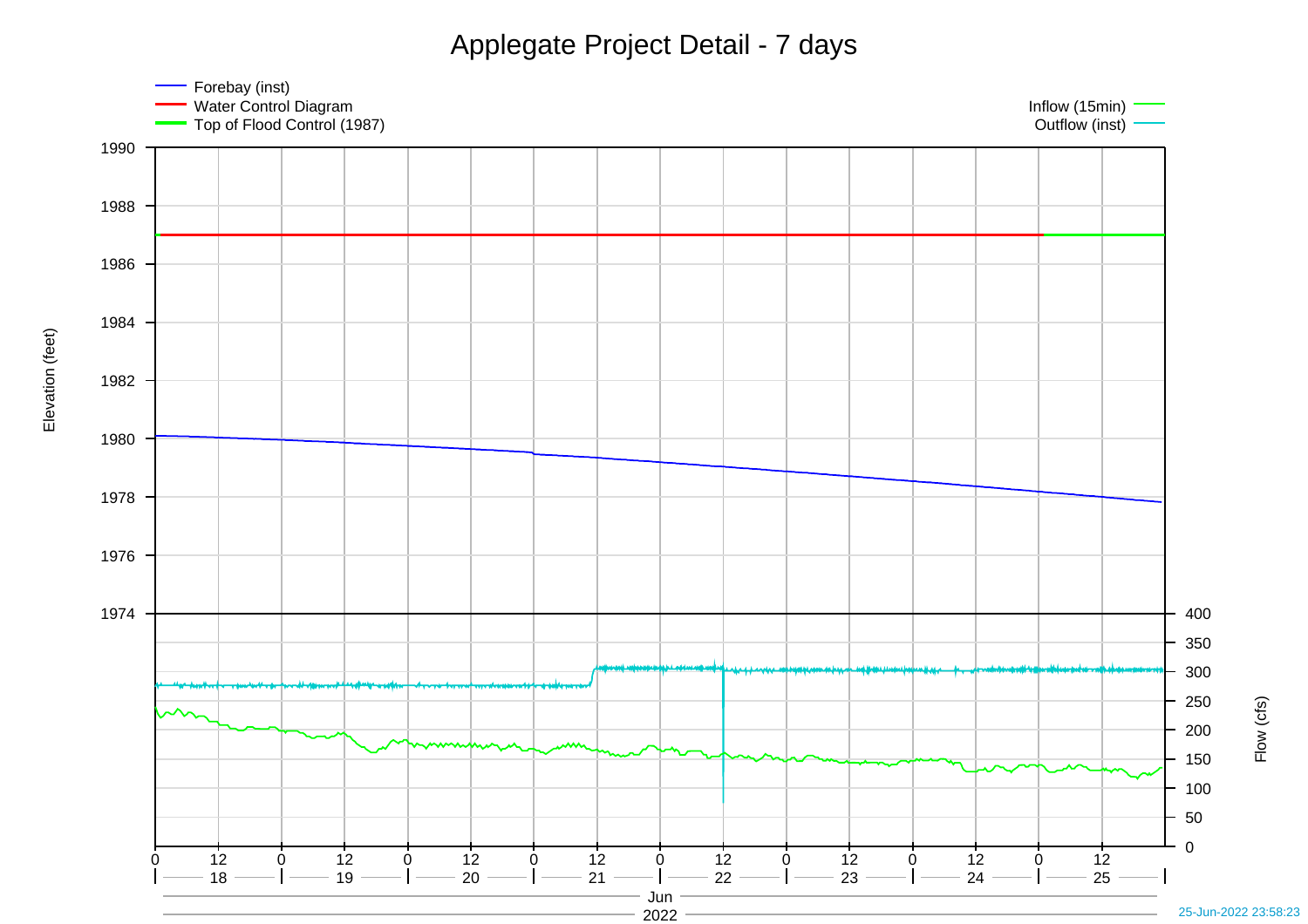## Applegate Project Annual



25-Jun-2022 23:58:24

Flow (cfs)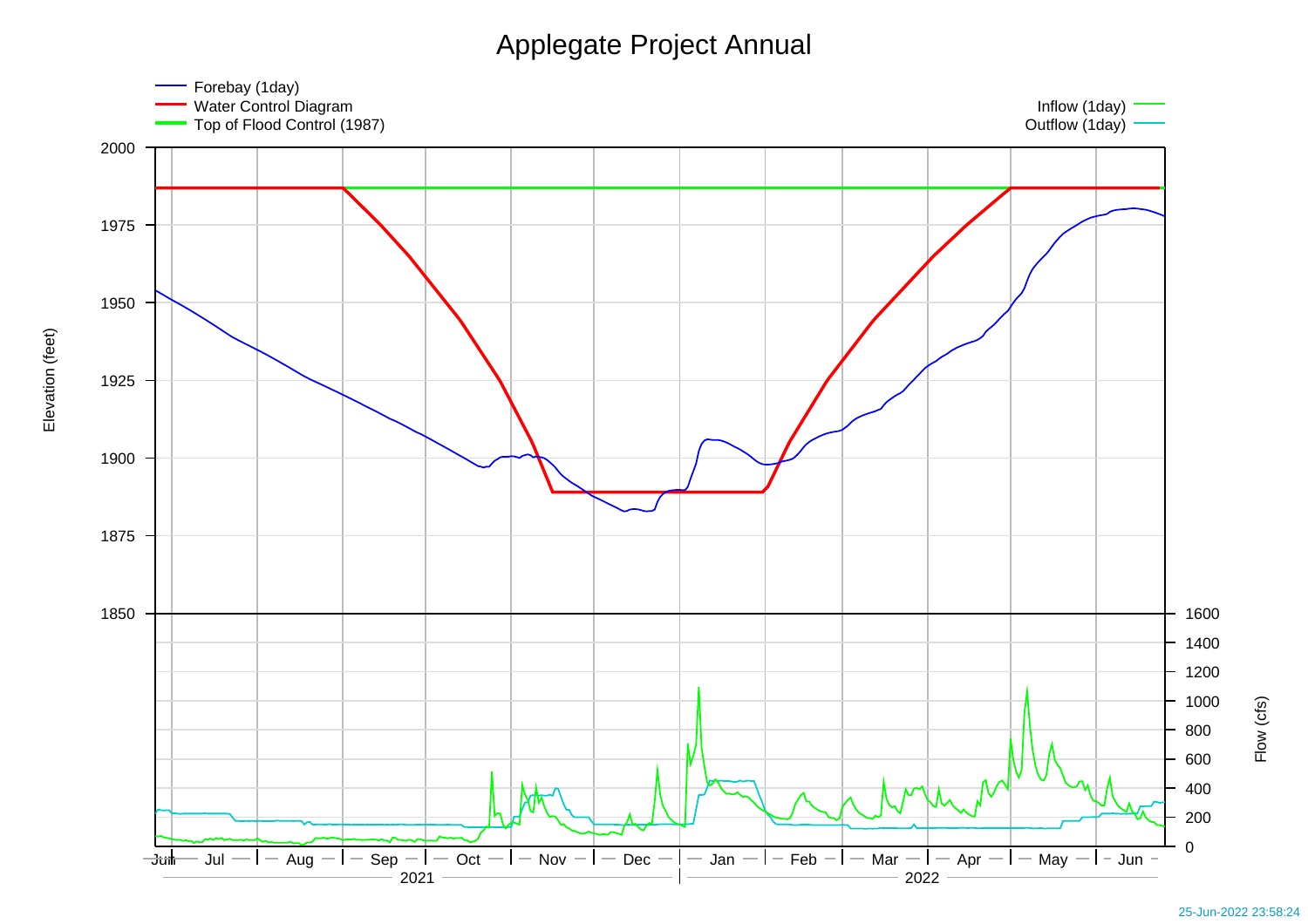## Applegate Temperature - 7 days

Outflow Temp (inst) Outflow Temp Average (1day)



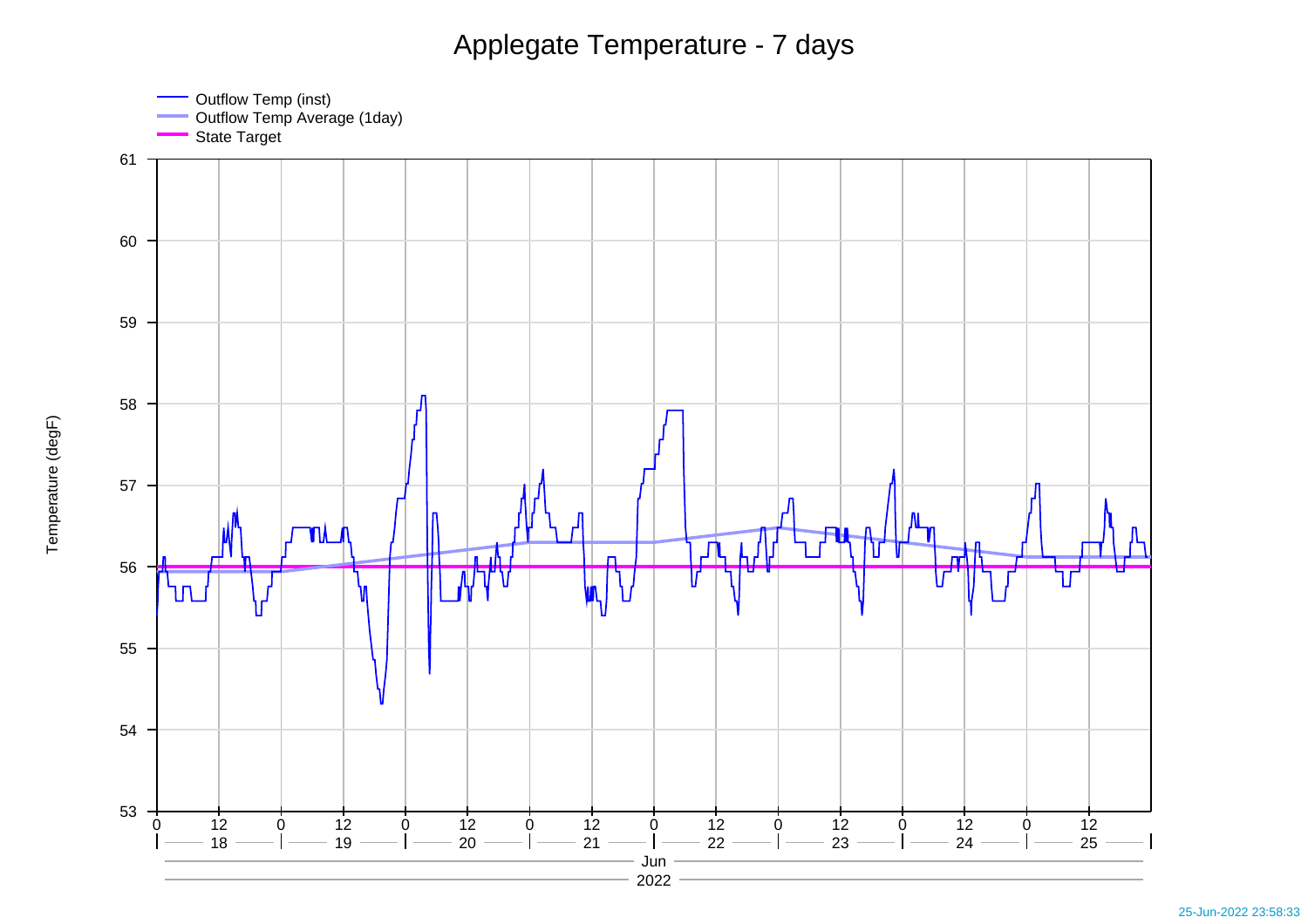## Applegate Temperature - 30 days

Outflow Temp (inst) Outflow Temp Average (1day)



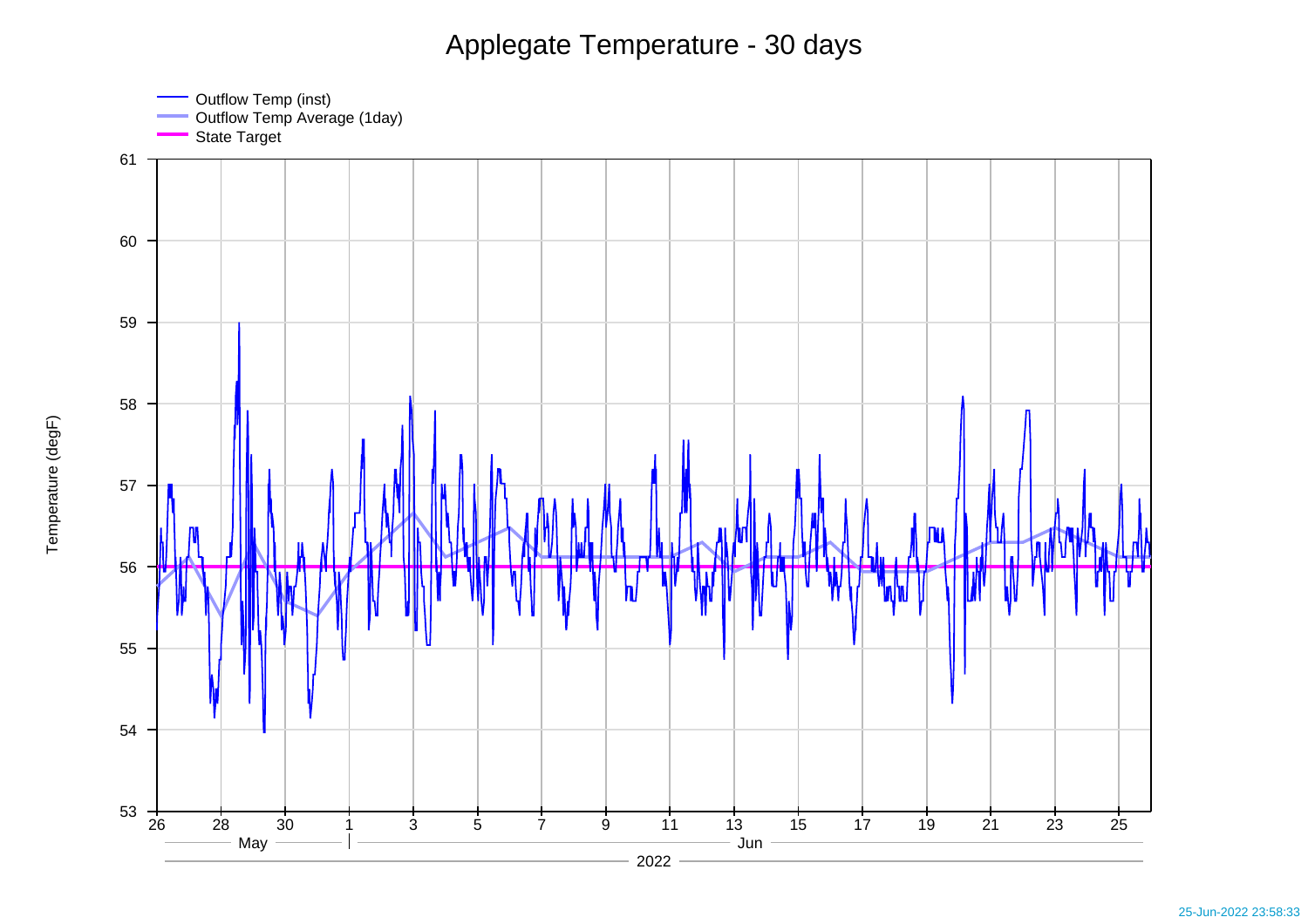## Applegate Temperature - 365 days

Outflow Temp Average (1day)